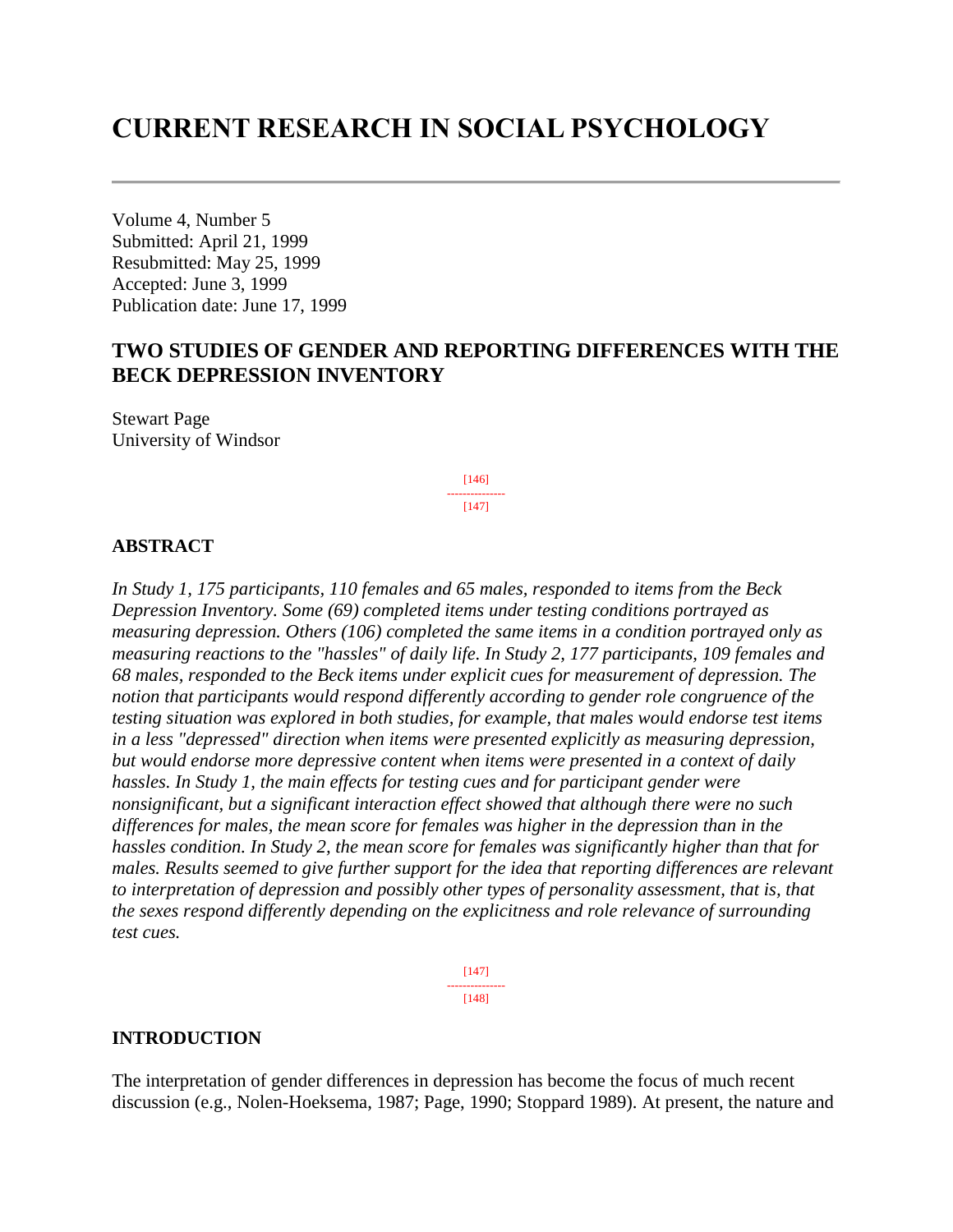extent of gender differences in depression stands as a contentious, complex, and largely unresolved matter. Stoppard (1989), for example, maintained that women are clearly more depressed than men and also that this difference was authentic and not attributable to differences in how the genders might respond to typical measures of depression. This view has been challenged, for example, by Pyke and Toukmanian (1989, p. 63), who described the gender difference in depression as, among other things, a "fuzzy generalization." Rothblum (1983) maintained, further, that the typically higher rates of treatment for depression in women were attributable mainly to the presence of lower depression specifically among married men. Nevertheless, at present, the reality and interpretation of gender differences in depression remain matters for future research and additional debate.

One aspect of this debate, but one which has received surprisingly little research, is the question of reporting differences. That is, males might be as depressed generally as females, but less likely to portray themselves in this light on commonly used measures. This possibility has not always been taken seriously, and seemingly has been discounted by some writers on depression. Yet others have pursued it more vigorously. Meichenbaum, Price, Phares, McCormick, & Hyde (1989), for example, stated that "Women may not be more depressed than men" (p. 277) because men may not reliably report, or through various ways may mask, their depression (see also Hammen, 1989).

Freudenberger (1987), and Kleinke, Staneski, & Mason (1982) have also discussed strategies by which some males might attempt to camouflage or sublimate depressive symptoms. Vredenburg, Krames, & Flett (1986) found that depressed, male psychiatric patients, more than females, generally endorsed symptoms on the Beck Depression Inventory (BDI) when these were more consistent with the male gender role (see also Goldberg, 1976; Hammen & Padesky, 1977). There is also some evidence that males may conceal the presence of depression out of concern for social rejection (Vredenburg et al., 1986) and because the prevailing image of the depressed man may be still more negative or atypical than that of the depressed woman (Broverman, Vogel, Broverman, Clarkson, & Rosenkrantz, 1970; Hammen & Peters, 1978; Page, 1985; Rosenfield, 1982; Waisberg & Page, 1988).

> [148] --------------- [149]

Other literature dealing more explicitly with the social psychology of psychological testing also seems relevant to the issue of reporting differences. It is known that enactment of social roles can affect responses in a testing situation (Kroger & Turnbull, 1975). That is, participants may be induced to respond to test items in terms of their beliefs about the purposes of testing. They may tend, for example, to reject items whose content is perceived as incongruent with self conceptions or with appropriate gender role enactment (e.g., Page, 1990; Rosenthal & Rosnow, 1984; Vredenburg et al., 1986; Waisberg & Page, 1988).

Although the possibility of gender-based reporting differences has thus been raised in the relevant literature on depression, still relatively little focused or systematic research has been conducted on the issue. Unfortunately, therefore, we do not presently have a great deal of research-based information about conditions under which these differences might occur. In the present context, the hypothesis was explored that the measurement of depression in males might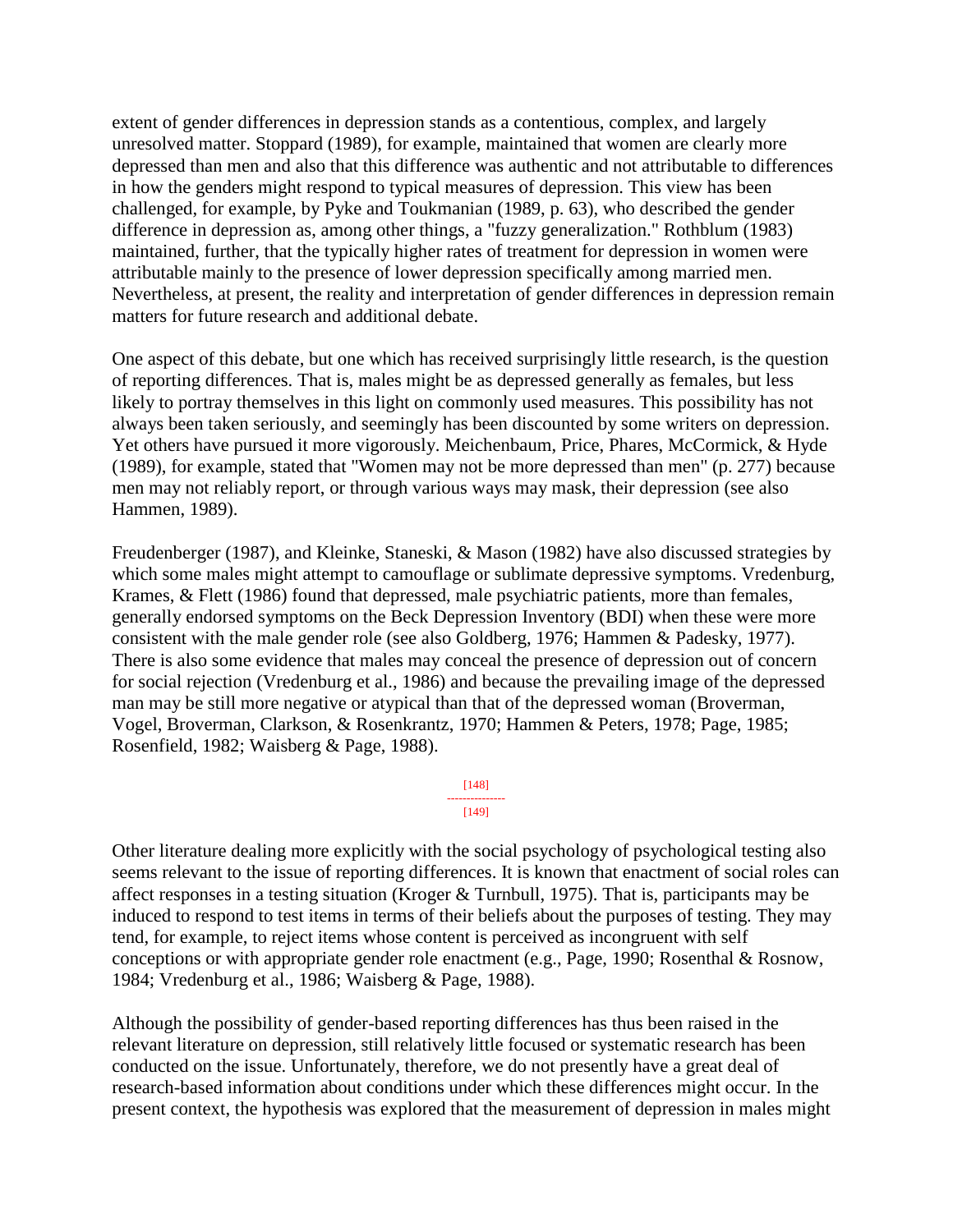be affected by their non-endorsement of items explicitly described and labeled as measuring depression. Page & Bennesch (1991), for example, found that while the BDI scores of females were unaffected by changes in role demands of the testing situation, males showed significantly lower scores where they believed depression was being measured, compared to when they believed the items were measuring their views about daily hassles, without mention of depression. To the extent that males respond in this fashion, the interpretation of studies using depression measures, such as the Beck Depression Inventory, could be affected in that the extent of depression in these individuals will be inaccurately assessed, and, in effect, under-reported. Alternatively, it might be that females may be more sensitive toward or more accepting toward explicit cues for depression in testing situations, and thus show elevated scores in these conditions, relative to scores of males.

To explore these ideas, male and female participants, in Study 1, were thus tested in a condition identified explicitly as involving the measurement of depression (Depression condition). The remainder were tested in a Hassles condition, not identified with the issue or specific measurement of depression.

> [149] --------------- [150]

### **EXPERIMENT ONE**

#### **METHOD**

#### **Participants and Materials**

Data were drawn from undergraduate psychology classes. Participants were 175, 65 male and 110 female, undergraduate students at the University of Windsor, with mean ages of 21.10 years (females) and 23.71 (males). Most were enrolled in programs within the Faculty of Social Science. Course credit (bonus marks) were given for participation; 2% were in first year, 54 % were in second year, 31% in third year, and 13% were fourth year students.

All participants signed a written consent form, which was detached and kept separate from each participant's questionnaire data. Also on the consent form was a section in which participants could request a full report of the study when it became available. The consent form indicated that participation was voluntary, that participants could decline any items to which they did not wish to respond, and also that they could withdraw from participation at any time. Upon completion of data gathering, participants were given a brief verbal summary of the study (concerning the issue of gender-based reporting differences in measures of depression). Any queries were answered briefly at this point, and participants were reminded that a full report could be obtained later upon request.

All participants completed, during regular class time, a questionnaire composed of the revised 21-item Beck Depression Inventory (BDI) (Beck, Rush, Shaw, & Emery, 1979). BDI total scores (maximum score  $= 63$ ) were derived as described by Beck and by Derogatis et al. (see also Johnston, 1986; Johnston & Page, 1991).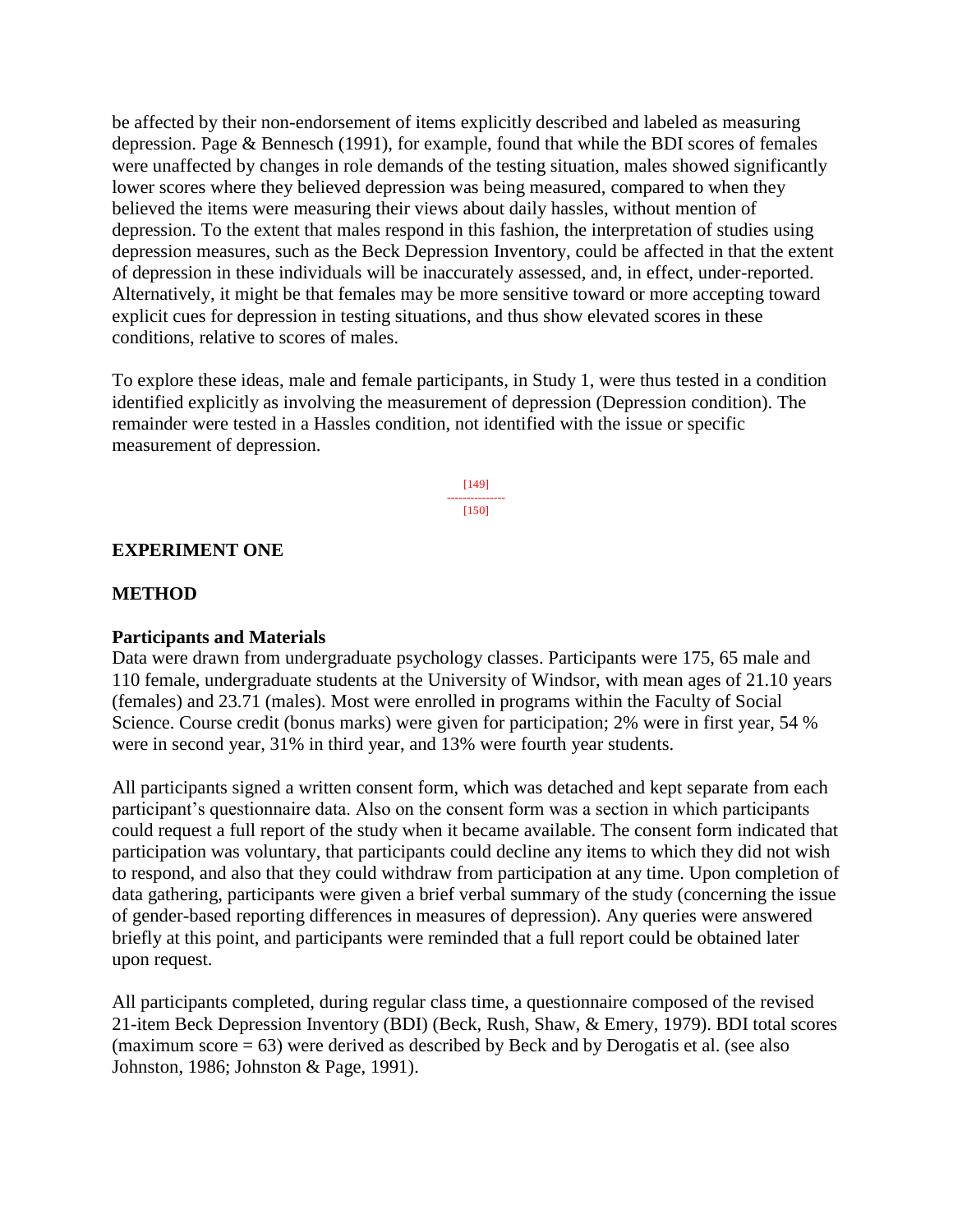#### [150] ---------------

[151]

Although some inconsistencies have been observed in recent studies concerning its factor structure (Lips and Ng, 1986, have reported that a negative view of self factor is the most frequently extracted factor in studies of the BDI with nonclinical populations), the BDI has shown impressive psychometric properties with a variety of normal and psychiatric populations over three decades (Beck & Steer, 1984; Beck, Steer, & Garbin, 1988; Lips & Ng, 1986). Cronbach's alpha statistic was .832 in the present research (study 1) and .824 (study 2). In general, the literature clearly supports the research use of the BDI with non-clinical populations. The BDI was thus selected because of its suitability for present purposes and also because it represents a variety of depressive symptoms.

# **PROCEDURE**

Manipulation of testing conditions involved both oral and written components. In the Depression condition  $(N = 69)$ , the questionnaire's face sheet was labeled "Depression Inventory" at the top, and the words "Depression Project" appeared at the top of each succeeding page. No formal script for the verbal instructions was used. Participants were informed that (a) their cooperation was being solicited for a research study concerning the widespread problem of depression, and that (b) the present study was being administered as part of an ongoing depression research program being undertaken by the author, in the department of psychology.

In the Hassles condition ( $N = 106$ ), no mention whatever was made of depression. Questionnaire items were instead described as part of an ongoing program of research being undertaken by the author, concerning students' views about the hassles of living. The questionnaire's title described it as a measure of the "daily hassles of living, commonly experienced by all people" and succeeding pages contained the heading "Hassles study." Written instructions for completion of items were as used in the Depression condition, except that the standard request, from the BDI, to describe items in terms of "the way you have been feeling..." was replaced with the phrase "how things have been going..."

> [151] --------------- [152]

# **RESULTS**

Means and standard deviations of scores by condition (possible score range  $= 0-63$ ) are shown in Table 1. A 2 (Subject Gender) x 2 (Condition) analysis of variance (ANOVA) of BDI total scores, using the SAS GLM (General Linear Models) procedure, with Horst and Edwards' (1982) correction for unequal cell frequencies, showed both main effects to be nonsignificant, that is, *p*  $<$  0.05. The interaction effect, after removal of variance due to main effects, was significant, *F* (1,  $171$ ) = 3.77,  $p < .05$ . Although the other simple effects tests were nonsignificant, a one-way ANOVA, using the GLM procedure, showed that for females, but not for males, BDI scores were significantly higher in the Depression condition  $(M = 13.28)$  than in the Hassles condition  $(M = 11.56)$ ,  $F(1, 108) = 4.17$ ,  $p < .04$ .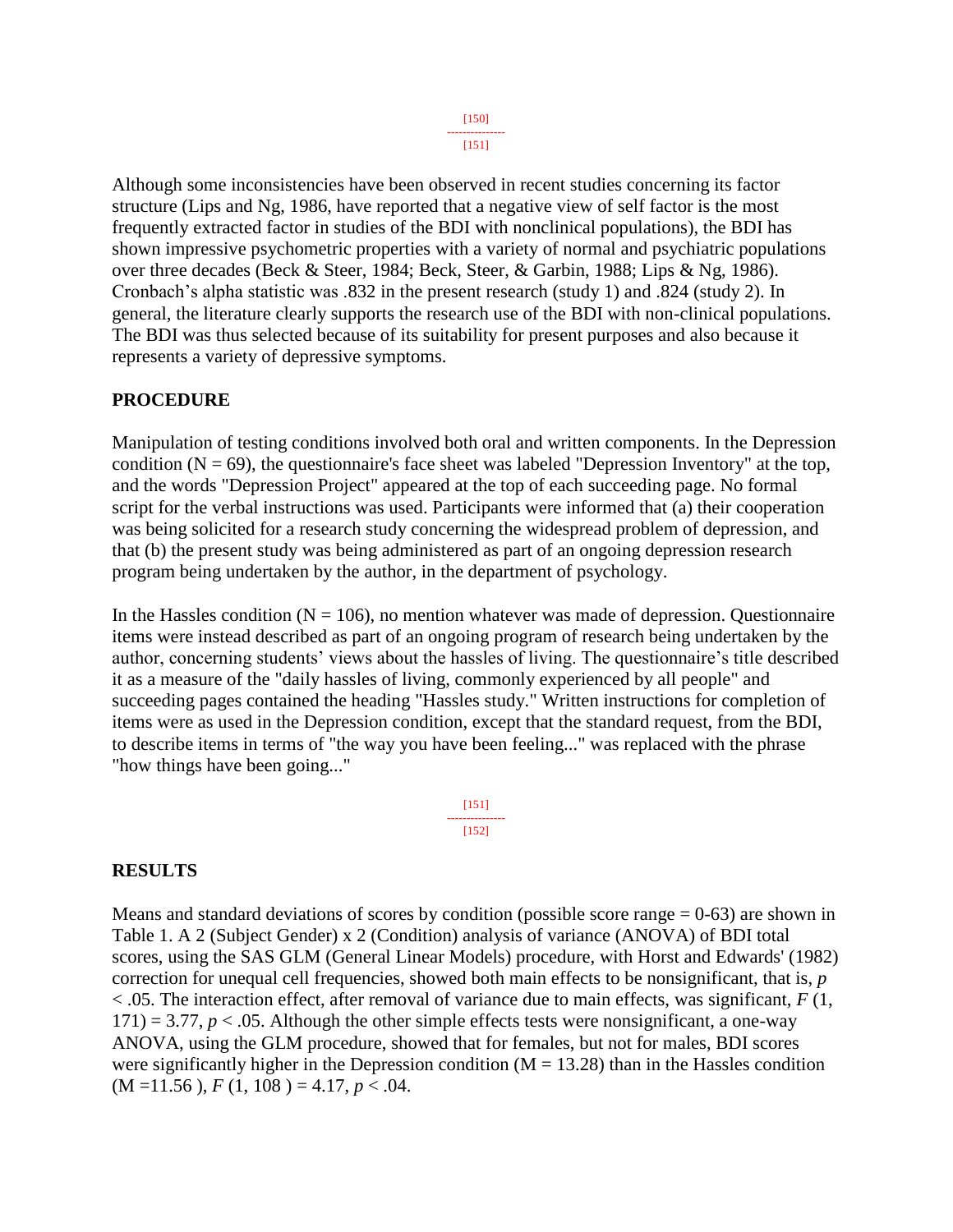| $ {\bf C}$ ues | <b>Gender</b> |    | M     | <b>SD</b> |
|----------------|---------------|----|-------|-----------|
| Depress        | Male          |    | 11.36 | 3.19      |
| Depress        | Female        | 50 | 13.28 | 5.24      |
| Hassles        | Male          | 46 | 12.23 | 3.54      |
| Hassles        | Female        | 60 | 11.56 | 3.38      |

**Table 1. Means and Standard Deviations of Items by Gender, In Both Conditions (Study 1)\***

\* Higher means indicate greater tendency toward depression.

# **DISCUSSION**

Mean BDI scores for the present sample were comparable though somewhat higher in magnitude than those found with comparable (Canadian) samples by Johnston (1986) (see also Page & Bennesch, 1991; Johnston & Page, 1991). Scores were also slightly higher than found, for example, by Gould (1982) and by Bourque and Beaudette (1982) with university undergraduate samples, and were generally just above the range often considered as approaching that of mild depression (i.e., mean  $BDI = 10-11$ )-though substantially lower than typical scores obtained in research with various clinical or outpatient samples (e. g., Beck & Steer, 1984; Vredenburg et al., 1986).



The data (see Table 1) showed no overall gender differences in BDI scores, a finding common to several (though not all) studies with university undergraduates cited, for example, in Stoppard's (1989) extensive literature review of depression research literature. Unlike the earlier cited results of Page & Bennesch (1991), in which males reported more depressive content when items were believed only to be measuring hassles, etc., the present sample of males was not significantly affected by differences in the context or ostensible purpose of testing, although their scores were generally lower in the Depression condition. Females, however, did more frequently endorse depressive content when items were described explicitly as assessing depression, that is, it was the females in the present study, and not the males, whose scores were more strongly affected by changes in the testing situation.

In Study 2, it was decided to attempt to replicate and examine further the results from Study 1 in a different fashion, that is, by using the opportunity to test available participants in a large firstyear class, and by focusing interest specifically on the issue of reporting differences in a condition involving explicit cues for measurement of depression. The BDI items were thus administered in a Depression condition, similar to that in Study 1, in which participants completed items in a situation portrayed explicitly as measuring depression.

# **EXPERIMENT TWO**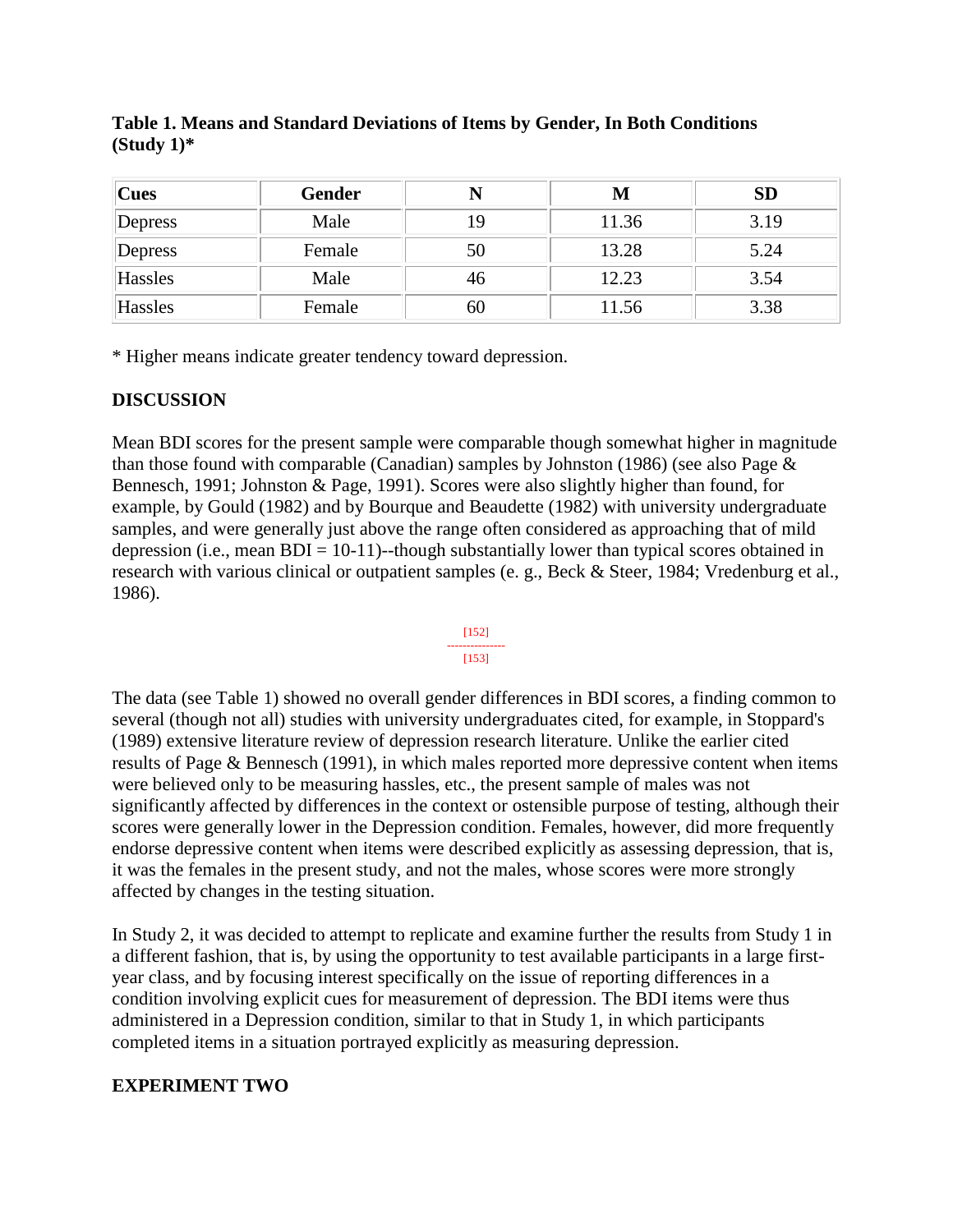# **METHOD**

### **Participants and Procedure**

Participants were 177 first-year undergraduates, 109 females (mean age = 20.25 yrs.) and 68 males (mean age = 21.74 yrs.) enrolled in introductory psychology at the University of Windsor. Administration was completed in regular class time, during the winter semester, during which the second half of the university's "large section" introductory psychology course was in progress. Data were gathered at a point just after the topic of depression had been introduced, that is, in the concluding portion of the class's previous lecture, although no mention had yet been made concerning possible gender differences.

> [153] --------------- [154]

Participants responded to the BDI items, which bore the label "Depression Inventory" on the face sheet, and the description "Depression Measurement Project" at the top of each page. Participants were also informed, as in Study 1, that the data would constitute part of an ongoing research program concerning depression among university populations. Other details of test administration were as in Study 1, including the information given to participants, provision of a brief verbal summary, opportunity to obtain a full report at a later time, and procedures regarding consent.

# **RESULTS**

An analysis of variance (ANOVA), using the SAS GLM procedure, showed that the mean inventory score for females ( $N = 109$ ,  $M = 14.55$ ,  $SD = 4.48$ ) was significantly higher than for males (N = 68, M = 12.35, *SD* = 7.71), *F* (1, 175) = 5.27, *p* < .02.

# **GENERAL DISCUSSION**

The present results seem to support the view that testing conditions can cause respondents to alter responses to test items according to whether endorsement may be perceived as gender role appropriate or inappropriate. Several studies of depression in male and female college students and other non-clinical samples (see Lips & Ng, 1986; Stoppard, 1989) have also been undertaken in which overall gender differences have generally not been found. However, in much of this research, reporting differences, especially in response to variations in testing situations, have rarely been formally analyzed or considered. Although overall gender differences in personality variables such as depression may not always be found as main effects, it is obviously possible that gender may still interact with some aspect of the testing situation, such as the manipulation employed in the present study, as well as the similar one, cited earlier, used by Page & Bennesch (1991). These effects seem relevant to both genders. For example, aside from depression, it is conceivable that situational variables which precipitate reporting differences may affect responses of females to measures dealing with stereotypically masculine domains such as aggression, antisocial disorders, or substance abuse. In this wider context, Page (1985) and Rosenfield (1982) found that mental health professionals perceived disorders involving substance abuse or aggression as more serious, and more likely to warrant psychiatric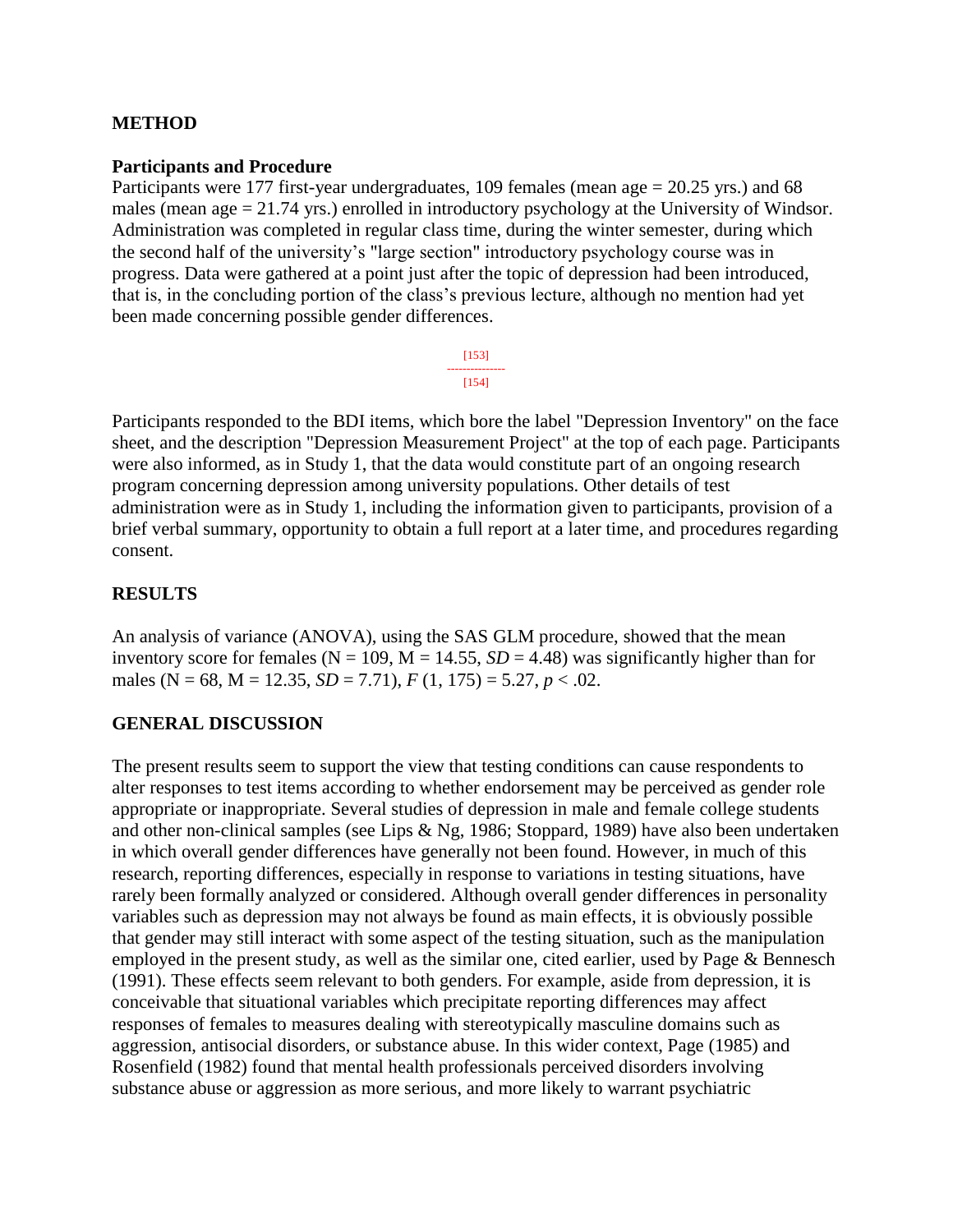hospitalization, when observed in females. They also perceived disorders involving depression or anxiety states as more serious and more likely to result in hospitalization when observed in males (see also Waisberg & Page, 1988).

#### [154] --------------- [155]

Situational cues in testing situations vary in explicitness regarding the ostensible purpose or gender role relevance of testing. While such cues in the present research were deliberately made explicit in order to test more definitively for their effects, others may be more subtle or implicit, as in testing situations which typically ask participants to report on "the way you feel today, right now" or to reveal "problems you may have had in the last few months," and so on. In many testing situations, the surrounding cues are unclear, inconsistent, or ambiguous. Depression inventories, for example, may or may not include a title including the word "depression," or be described verbally as involving depression. In some cases, respondents may be given much information but in other cases may be told little or nothing about the background or purpose of testing, etc., until after data are collected. It is possible that variability in these types of factors may contribute toward the lack of consistent gender differences often obtained with depression inventories in previous research. An hypothesis for future research would be that the tendency to respond to test items in terms of perceived social or gender role demands will vary directly with cue explicitness, that is, within a realistic range of explicitness. It is noted that many measures, even if not explicitly labeled as measures of depression, may nevertheless be (or be perceived as) transparent in this regard by respondents, and may therefore be construed as measures of depression nonetheless. The present results show that, to the extent that situational cues convey the notion of depression, responses may be affected accordingly; that is, role demands in testing situations bearing explicit cues for depression may be ones which tend to maximize endorsement of items for females, but minimize it for males.

Again, the literature on depression has concentrated relatively little on these aspects of testing. In line with the present results, however, Stanton, Burker, & Kershaw (1991) found that participants of both genders generally gave lower depression test scores when they were led, in consent forms, to expect they would be followed up for further clinical investigation. Holowaty (1993) found that both male and female participants who were feminine-typed on Bem's Sex Role Inventory scored significantly higher on the BDI, compared to those who were masculinetyped or androgynous. Holowaty's results indicate that participants' responses may thus be affected by role demands related to one's personal gender orientation, as well as from the immediate influence of a particular test-taking situation. Also, Kornblith, Greenwald, Michelson, & Kazdin (1984), interpreting their results in terms of the notion of demand characteristics, found that participants gave significantly lower BDI scores when told that scores measured the severity of clinical depression, compared to when they were told the scores measured common, everyday problems. Unfortunately, however, these authors did not report nor analyze for the factor of participant gender.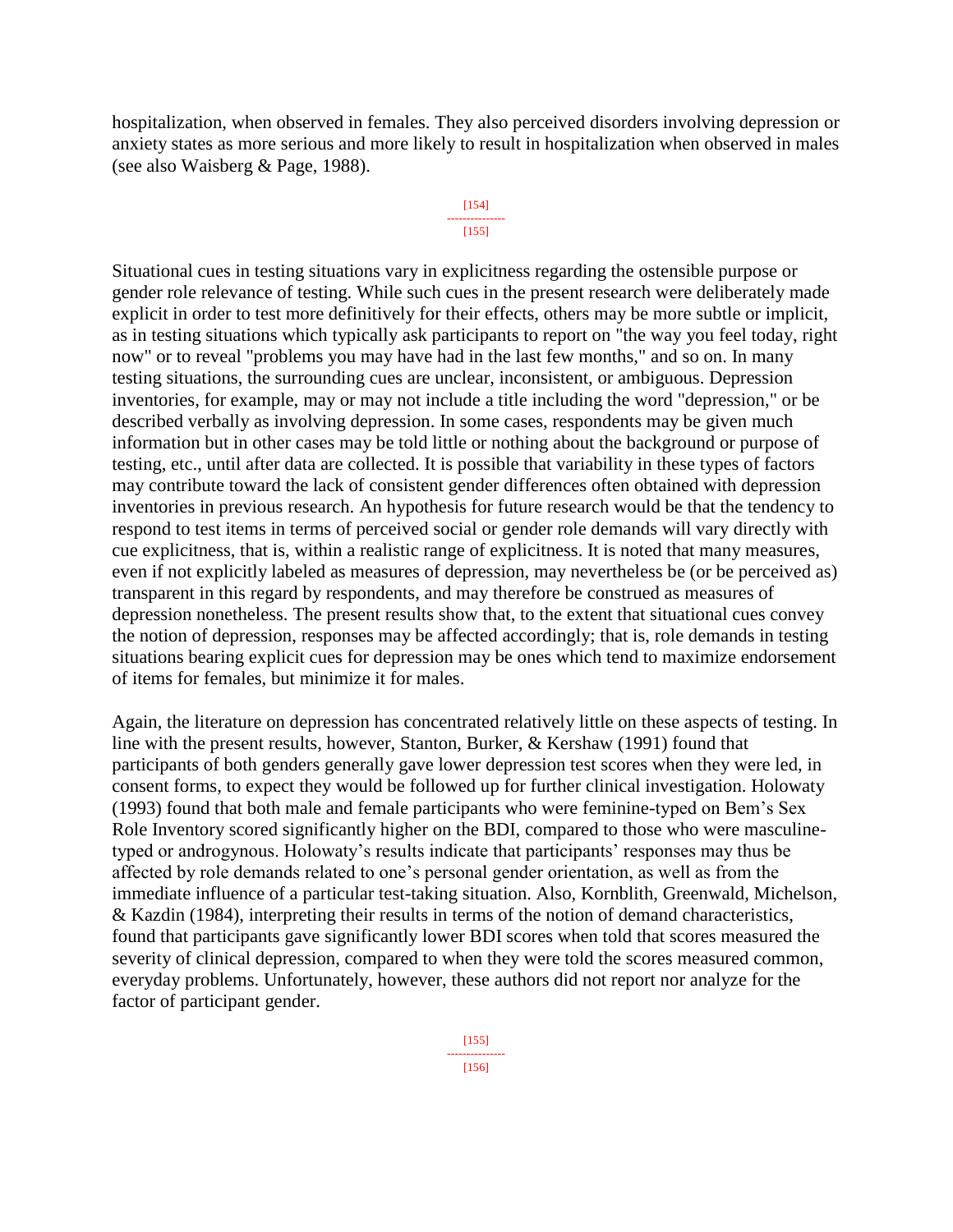Certain limitations of the present research must be acknowledged. The present participants were relatively young. Moreover, Gotlib (1984), for example, found that BDI scores were correlated with other measures of maladjustment in student populations, and thus may not be measuring depression alone. It therefore seems important that future research address further how various aspects of testing situations may affect responses not only to measures of depression, but to measures of other forms of maladjustment as well. Also, the present verbal instructions were brief, in that the use of a formal or lengthy "script" was felt to be contrived and unnecessary. It is thus important for future research to examine a given hypothesis with a variety of methods and conditions. This is meant to emphasize the issue of replicating an idea or hypothesis, rather than being limited to exact replications of specific studies (Rosenthal and Rosnow (1984). In any case, the present data seem generally to show that the notion of reporting differences, and its relationship to the concept of gender role, should not be dismissed as easily as some have implied.

# **AUTHOR'S NOTE**

The present study was supported in part by a President's SSHRC Fund grant to the author, from the University of Windsor. Additional information or details of procedures used are available at any time, upon request. I thank Jennifer Scobie and Rosie Page for assistance with the present study. I also thank two anonymous reviewers of *Current Research in Social Psychology* for comments which were helpful in revising this paper.

# **REFERENCES**

Beck, A., Rush, A., Shaw, B., and Emery, G. (1979). *Cognitive therapy of depression*. New York: Guilford Press.

Beck, A., & Steer, R. (1984). "Internal consistencies of the original and revised Beck Depression Inventory." *Journal of Clinical Psychology,* 40:1,365-1,368.

Beck, A., Steer, R., & Garbin, M. (1988). "Psychometric properties of the Beck Depression Inventory: Twenty-five years of evaluation." *Clinical Psychology Review,* 8:77-100.

Bourke, P., & Beaudette, D. (1982). "Etude psychometrique du questionnaire de depression de Beck aupres d'un echantillon d'etudiants universitaires francophones." *Canadian Journal of Behavioural Science,* 14:211-218.

> [156] --------------- [157]

Broverman, I., Vogel, S., Broverman, D., Clarkson, F., & Rosenkrantz, P. (1970). "Sex role stereotypes and clinical judgements of mental health." *Journal of Consulting and Clinical Psychology,* 34:1-7.

Freudenberger, H. (1987). "Today's troubled men." *Psychology Today*, 21(12):46-48.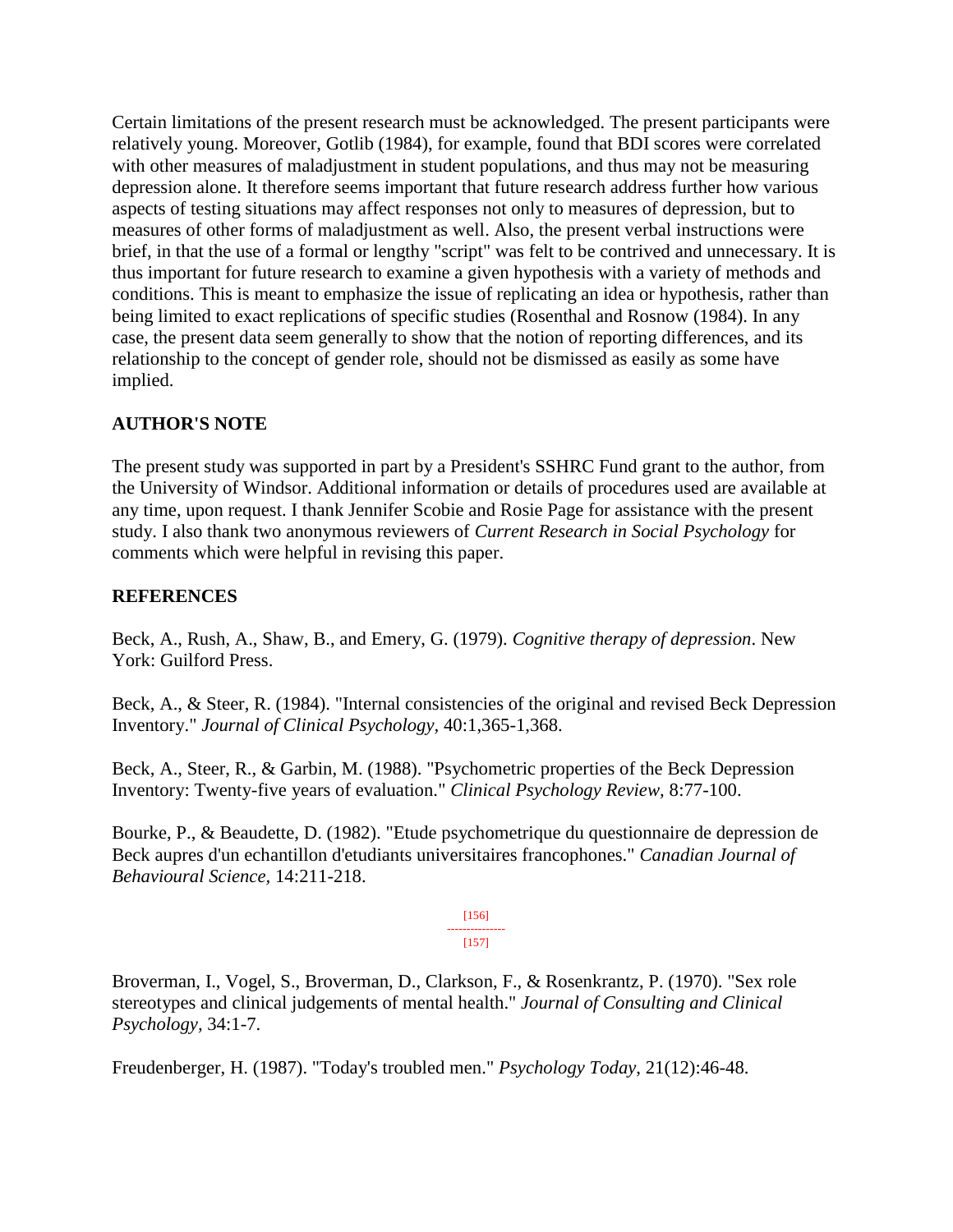Goldberg, H. (1976). *The hazards of being male*. New York: Signet Books.

Gotlib, I. (1984). "Depression and psychopathology in university students." *Journal of Abnormal Psychology,* 93:19-30.

Gould, J. (1982). "A psychometric investigation of the standard and short form Beck Depression Inventory." *Psychological Reports*, 51:1,167-1,170.

Hammen, C. (1989). "Understanding depression in women: The cognitive approach as an ally." *Canadian Psychology,* 30:52-55.

Hammen, C., & Padesky, C. (1977). "Sex differences in the expression of depressive responses on the Beck Depression Inventory." *Journal of Abnormal Psychology,* 86:609-614.

Hammen, C., & Peters, S. (1978). "Interpersonal consequences of depression: Responses to men and women enacting a depressed role." *Journal of Abnormal Psychology,* 87:322-332.

Holowaty, K. (1993). *Self report of depressive symptoms and daily hassles: Effects of Instructional Set, Gender, and Gender Role Orientation.* Unpublished master's thesis, University of Windsor.

Horst, P., & Edwards, A. (1982). "Analysis of nonorthogonal designs: The k factorial experiment." *Psychological Bulletin,* 91:190-192.

#### [157] --------------- [158]

Johnston, M. (1986). *Life stress theory and role stereotypes as predictors of psychological adjustment*. Unpublished doctoral dissertation, University of Windsor.

Johnston, M., & Page, S. (1991). "Subject age and gender as predictors of life stress, attributional style, and personal adjustment." *Canadian Journal of Behavioural Science*, 23:475-478.

Kleinke, C., Staneski, A., & Mason, J. (1982). "Sex differences in coping with depression." *Sex Roles,* 8:887-889.

Kornblith, S., Greenwald, K., Michelson, L., & Kazdin, A. (1984). "Measuring the effects of demand characteristics on the Beck Depression Inventory Responses of College Students." *Journal of Behavioral Assessment,* 6:45-49.

Kroger, R., & Turnbull, W. (1975). "Invalidity of validity scales: The case of the MMPI." *Journal of Consulting and Clinical Psychology,* 43:48-55.

Lips, H., & Ng, M. (1986). "Use of the Beck Depression Inventory with three non-clinical samples." *Canadian Journal of Behavioural Science,* 18:62-74.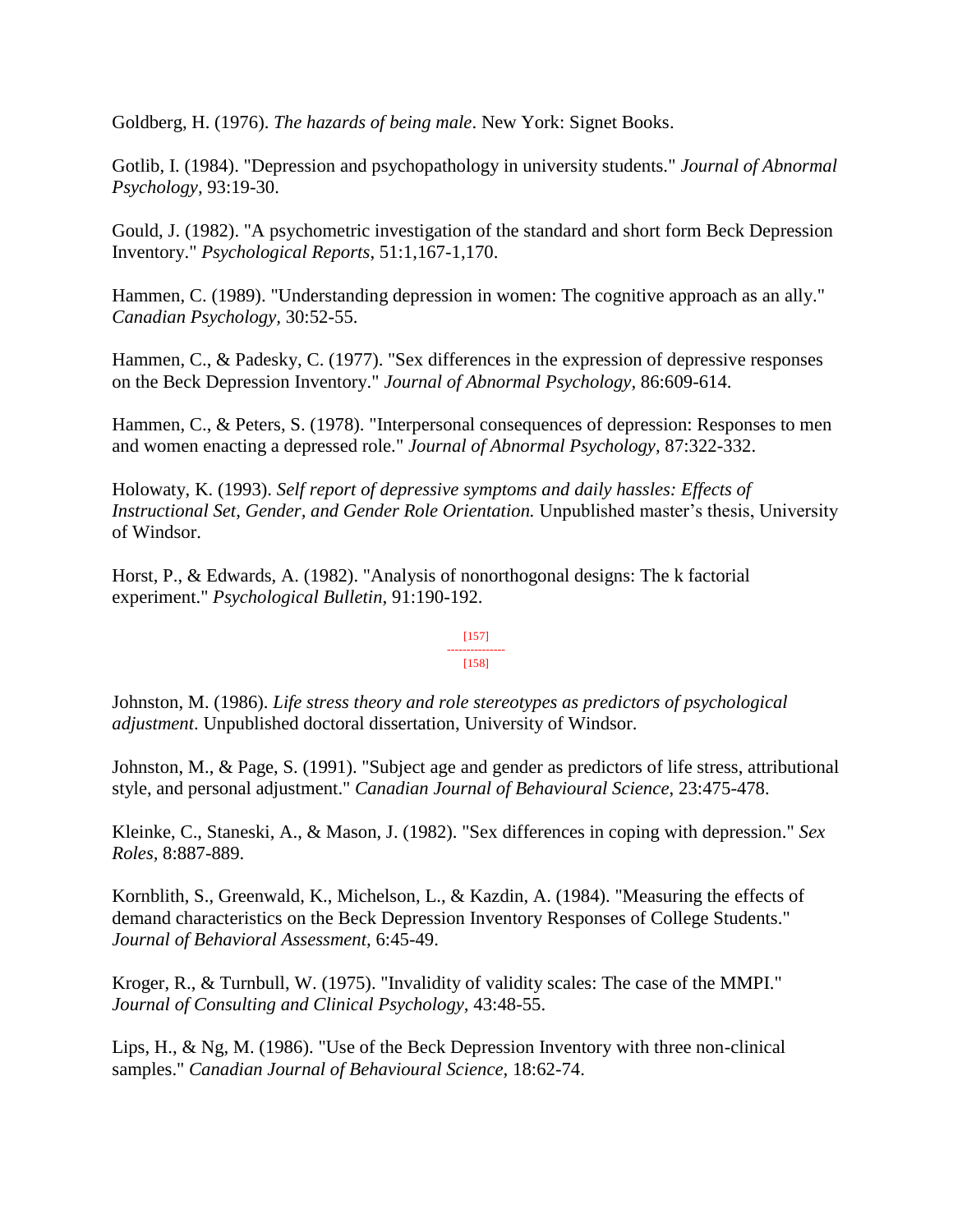Meichenbaum, D., Price, R., Phares, J., McCormick, N., & Hyde, J. (1989). *Exploring choices.* Glenview, IL: Scott, Foresman.

Nolen-Hoeksema, S. (1987). "Sex differences in unipolar depression: Evidence and theory." *Psychological Bulletin,* 101:259-282.

Page, S. (1985) "Commitment decisions in Ontario and similarity of symtomatology to gender role stereotypes." *Ontario Psychologist*, 17:4-8.

Page, S. (1990). "Depression in men, depression in women, and the depressing nature of theories of depression." *Canadian Psychology,* 31:292-294.

> [158] --------------- [159]

Page, S.,& Bennesch, S. (1991) "Gender and reporting differences in measures of depression." *Canadian Journal of Behavioural Science,* 25:579-589.

Pyke, S.,& Toukmanian, S. (1989). "A fuzzy generalization." *Canadian Psychology*, 30:63-64.

Rosenfield, S. (1982). "Sex roles and societal reactions to mental illness: Labeling of 'deviant' deviance." *Journal of Health and Social Behavior,* 23:18-24.

Rosenthal, R., & Rosnow, R. (1984). *Essentials of behavioral research*. New York: McGraw Hill.

Rothblum, E. (1983). "Sex role stereotypes and depression in women." In V. Franks & E. Rothblum (Eds.), *The stereotyping of women* (pp. 83-111). New York: Springer.

Stanton, A., Burker, E., & Kershaw, D. (1991). "Effects of researcher follow up of distressed subjects: Trade-off between validity and ethical responsibility?" *Ethics and Behavior*, 1:105-112.

Stoppard, J. (1989). "An evaluation of cognitive/behavioural theories for understanding depression in women." *Canadian Psychology,* 30:39-59.

Vredenburg, K., Krames, L., & Flett, G. (1986). "Sex differences in the clinical expression of depression." *Sex Roles,* 14:37-48.

Waisberg, J., & Page, S. (1988). "Effects of gender role stereotypes on judgements of male and female mental illness." *Women and Health*, 10:44-55.

# **AUTHOR BIOGRAPHY**

The author holds the BA and MA degrees from the University of Western Ontario, and a Ph.D. in social psychology from the University of Toronto. Research interests are mainly in social and community psychology, including the social psychology of the psychological experiment and